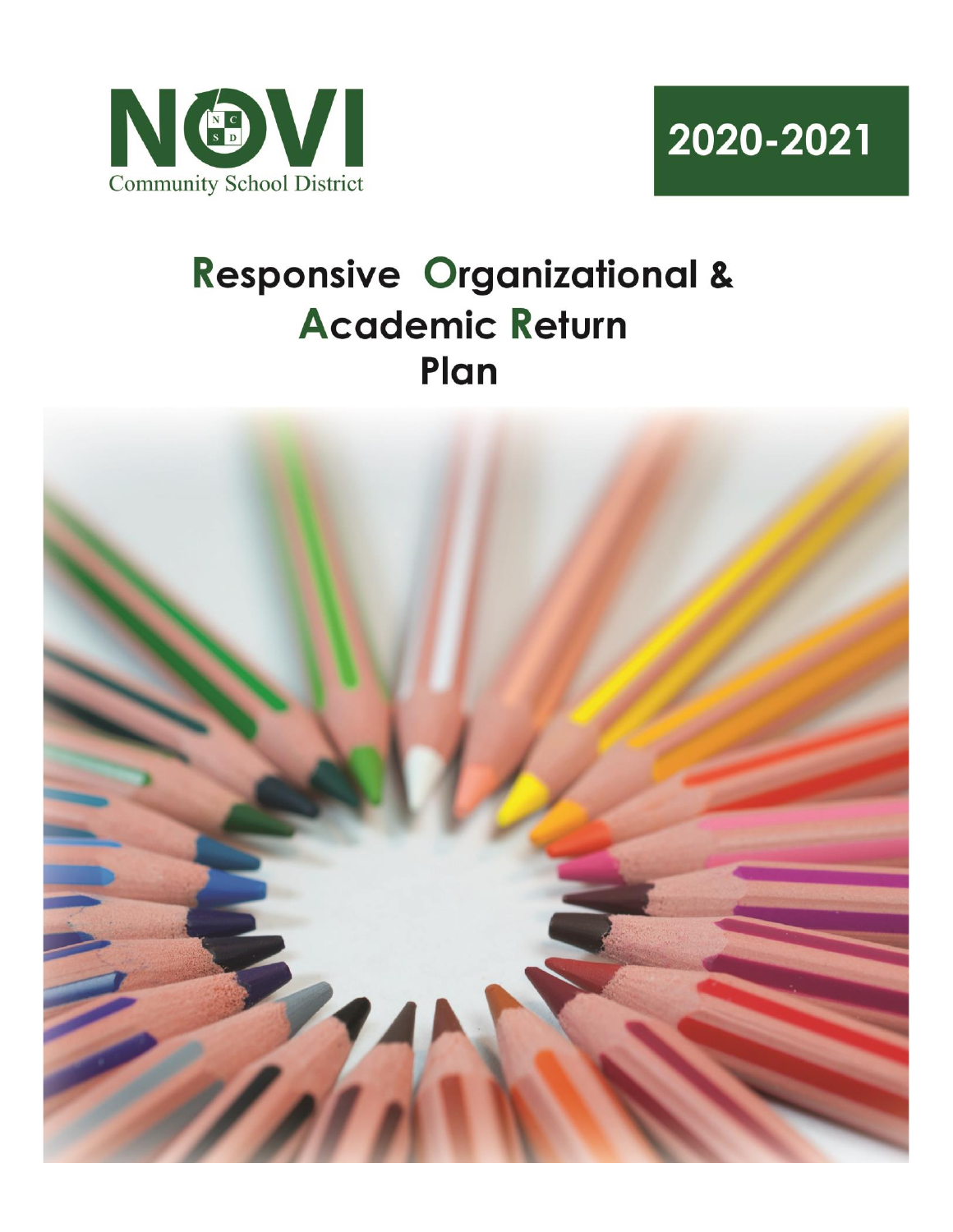| Option One: Traditional In-Person Instruction, following required safety measures.  4 |  |
|---------------------------------------------------------------------------------------|--|
|                                                                                       |  |
|                                                                                       |  |
|                                                                                       |  |
|                                                                                       |  |
|                                                                                       |  |
|                                                                                       |  |
|                                                                                       |  |
|                                                                                       |  |
|                                                                                       |  |
|                                                                                       |  |
|                                                                                       |  |
|                                                                                       |  |
|                                                                                       |  |
|                                                                                       |  |
|                                                                                       |  |
|                                                                                       |  |
|                                                                                       |  |
|                                                                                       |  |
|                                                                                       |  |
|                                                                                       |  |
|                                                                                       |  |
|                                                                                       |  |
|                                                                                       |  |
|                                                                                       |  |
|                                                                                       |  |
|                                                                                       |  |
|                                                                                       |  |
|                                                                                       |  |
|                                                                                       |  |
|                                                                                       |  |
|                                                                                       |  |
|                                                                                       |  |
|                                                                                       |  |
|                                                                                       |  |
|                                                                                       |  |
|                                                                                       |  |

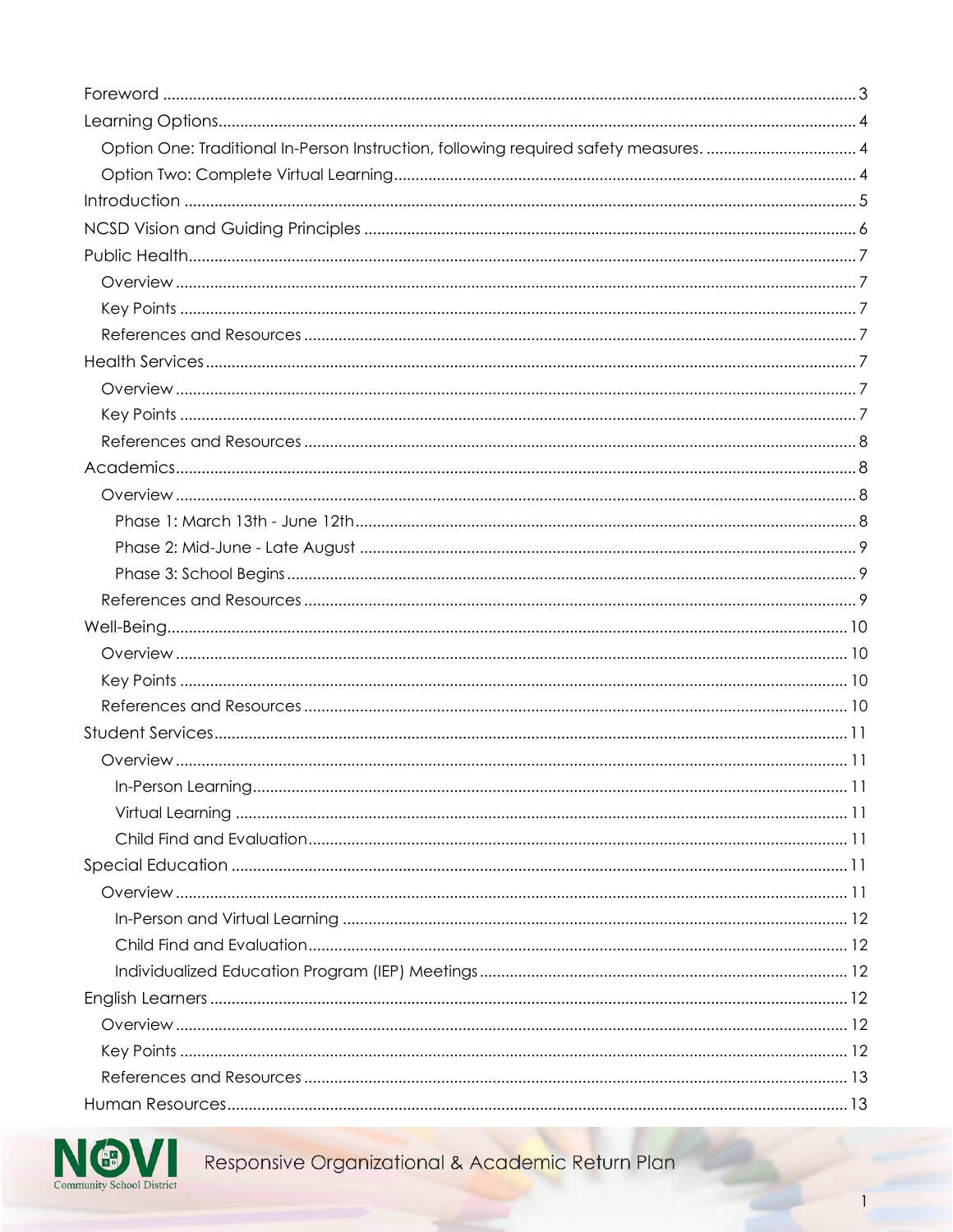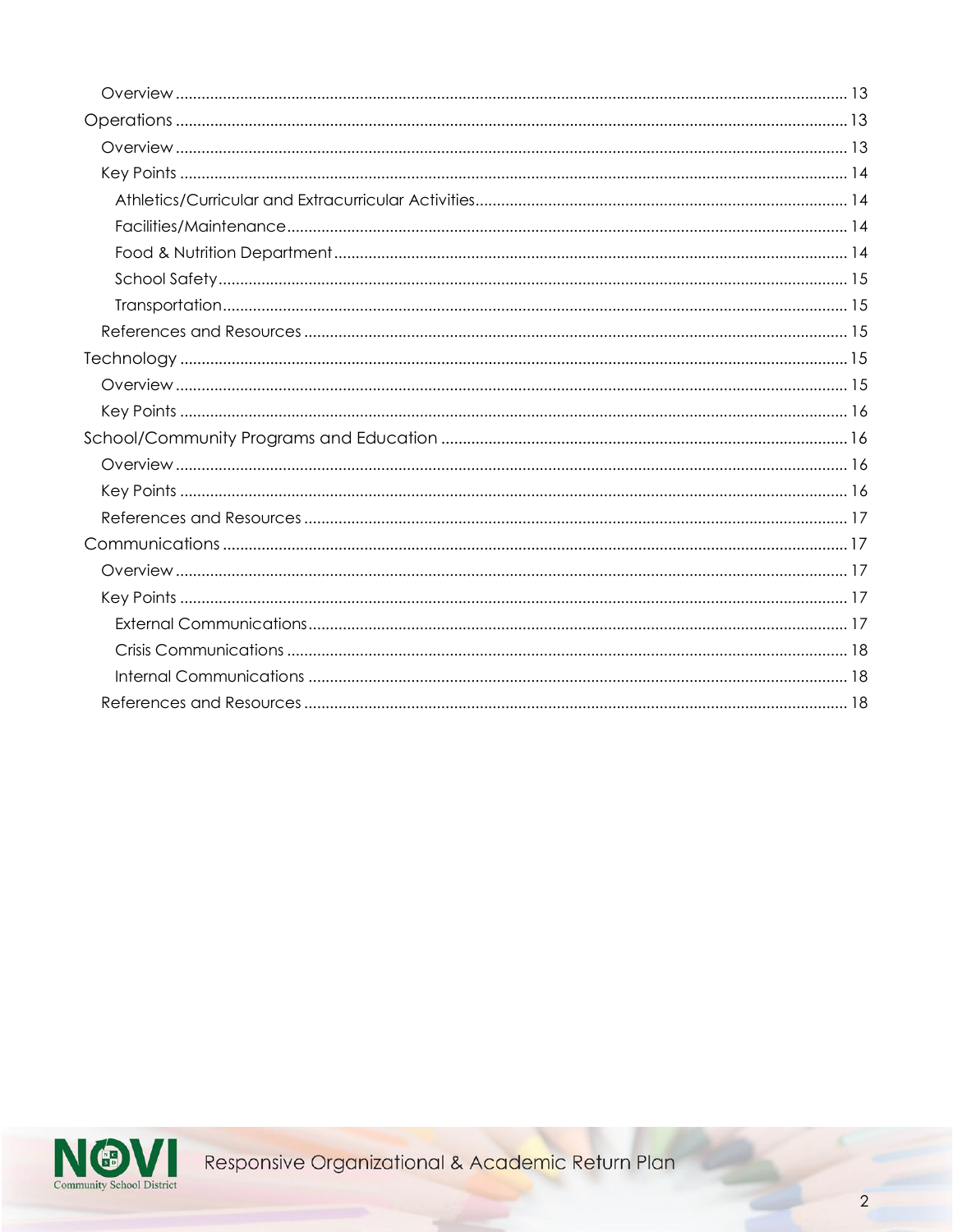## <span id="page-3-0"></span>**Foreword**

Let me begin by saying thank you.

 March 13, 2020, creating a new model. This model evolved over time and provided our students with Thank you to our students, parents, teachers, administrators, and staff who worked together to ensure that the 2019-2020 school year ended well. On March 12, 2020, all of us were challenged when our Governor announced that school buildings would be closing. Our district staff started right away on opportunities to continue learning.

 We certainly had our fair share of bumps along the way and, looking back, we can see where things could have been improved or gone better. However, I am proud of the work that all of us did to ensure that our students could continue learning and growing.

Now the 2020-2021 school year is fast approaching. The Novi Community School District has been busy planning and we are excited to share our plans with you. We have great confidence that the plans we have made will provide opportunities for our students and options for our families.

We, like you, are committed to providing a safe environment for our students and staff. Governor Whitmer has given us guidance on what will be required and what will be recommended based on the context within our region. We will follow the required elements of the Governor's plan and make decisions on the recommendations to ensure that all of our community can be safe as we return to school.

 come in our school buildings. Our in-person plan will address both the academic and social/emotional We believe that the best option for students is to return to in-person learning in our schools. Students need to be with their friends, with a caring and supportive teacher, and provided opportunities that needs of our students.

We also plan to have a robust virtual option for our students. This option will look and feel different than the virtual experience that we offered in the spring. Our new virtual option will be more structured, requiring attendance and giving grades. Students will receive instruction from NCSD teachers following NCSD curriculum.

We recognize that our new school year will be unlike any we have prepared for before. Working together we will create positive and robust options for both in-person and virtual instruction this fall.

I look forward to working with you and our staff to make sure we create safe, positive, and challenging learning environments for our students this fall.

Gratefully and Respectfully,

Dr. Steve Matthews **Superintendent** 

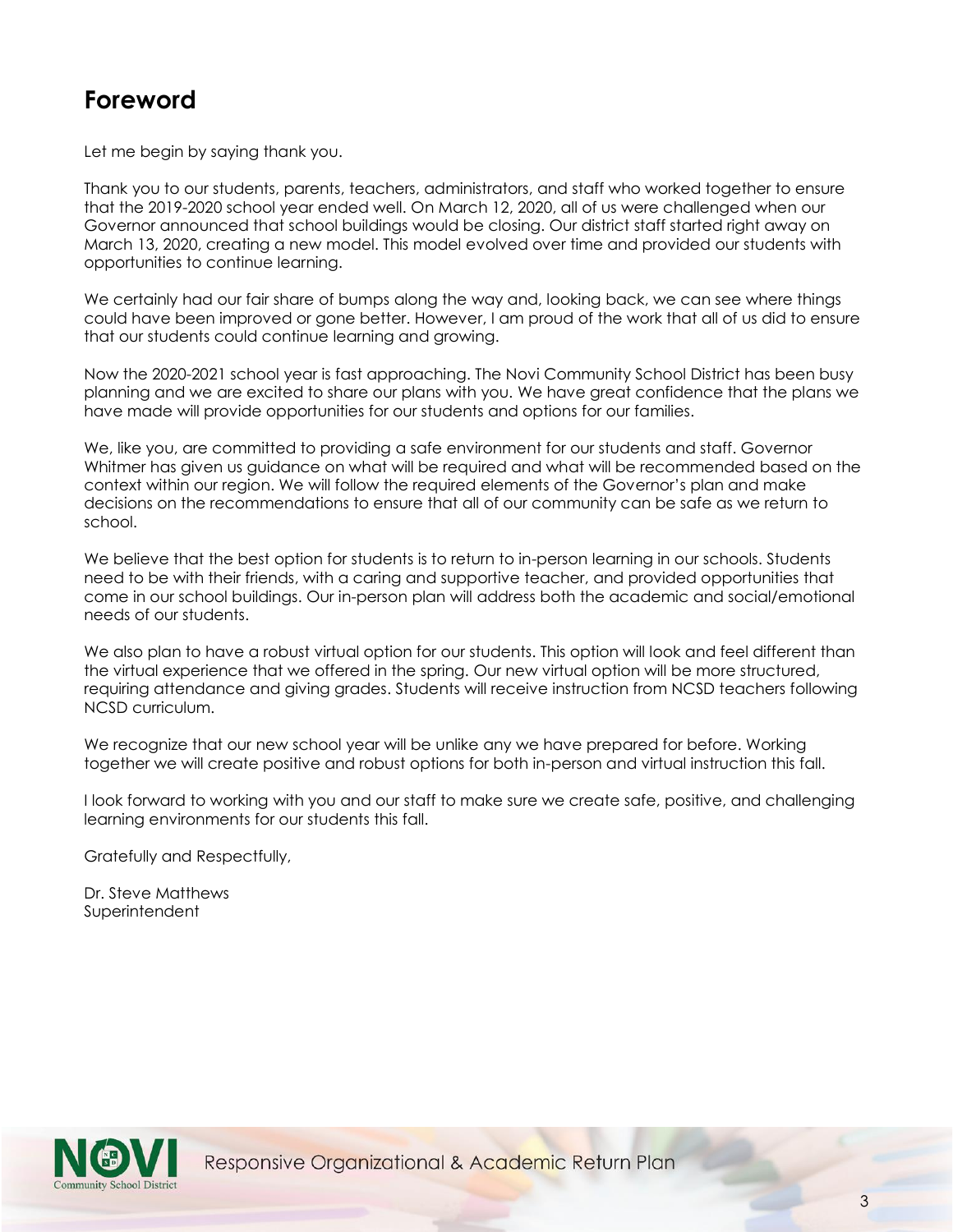## <span id="page-4-0"></span>**Learning Options**

Families will be asked to commit to either to the traditional in-person instruction or a complete virtual learning options in early August. Families will be asked to commit for a semester at a time. NCSD will follow all policy and guidance from the Michigan Department of Education in regards to attendance, assignments, grades and report cards for both traditional in-person and virtual learning.

### <span id="page-4-1"></span> **Option One: Traditional In-Person Instruction, following required safety measures.**

- Families will be asked to commit to this option in early August.
- Facial coverings for most students and staff will be required or strongly recommended, depending on the Phase we are in at the time. Students can bring their own facial covering or the district will provide one.
- The District will work to create as much social distance as practical within classrooms and common areas.
- Transportation provided, with students wearing facial coverings. Hand sanitizer will be available. District will be cleaning and sanitizing buses.
- Food service provided with potential for staggered lunches, distanced cafeteria or eating in classrooms.
- Extracurricular athletics as permitted by the MHSAA.
- Curricular and extracurricular activities, if possible, adhering to recommended safety protocols.

### <span id="page-4-2"></span> **Option Two: Complete Virtual Learning**

- Families will be asked in August to commit to a semester at a time.
- Students will receive instruction from NCSD teachers following NCSD curriculum.
- Students will be able to participate in extracurricular athletics and activities.

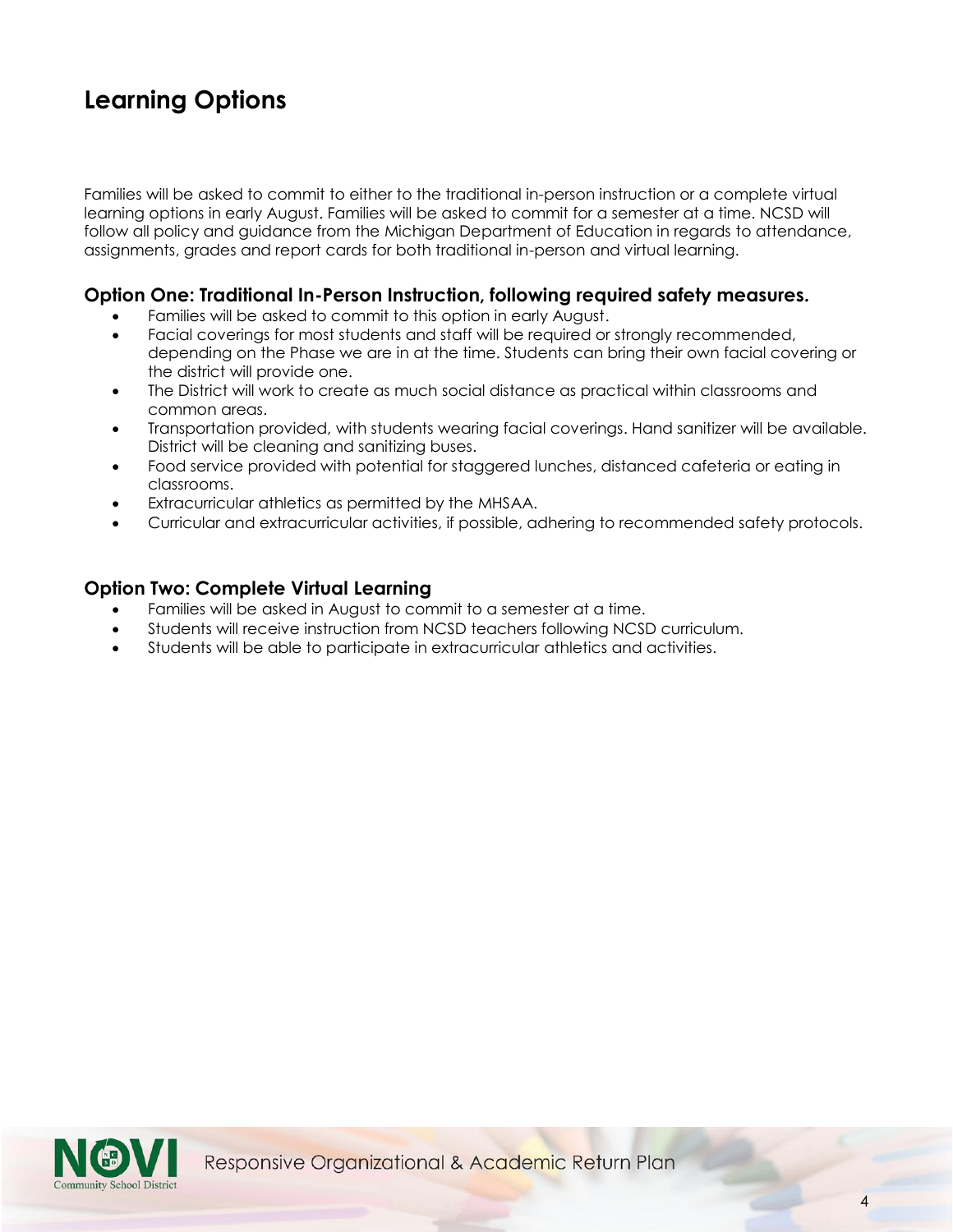## <span id="page-5-0"></span>**Introduction**

Novi Community School District Community,

The following document is a collection of information assuring you that the community school district you know and love is working hard to provide your family with the opportunities and safety you deserve. It is critically important for you to know that the same care and concern that made us the No.1-rated school district in Michigan in 2019 is the same level of care and concern being put into our return to school in the fall.

 with you as we work toward providing your family with what you deserve. We are building plans that We firmly believe that "Hope and Denial" is not a strategy. We will be honest with ourselves and honest attend to each aspect of our community school district, from birth through our Career Preparation programs.

We are building plans that attend to each learner; those students with Individual Education Plans, Section 504 Plans, Advanced Placement Students, and those students attending the Oakland Schools Technical Campus. Please review the areas we are attending to in this document: Public Health, Health Services, Academics, Well-Being, Student Services, Special Education, English Learners, Human Resources, Operations (Athletics/Extracurriculars, Facilities/Maintenance, Food and Nutrition Department, School Safety and Transportation), Technology, School/Community Programs and Education, and Communications.

It is important that you know over 250 people are working on our return to school plans, including: the NCSD Board of Education, Students, Parents, Administrative Assistants, Counselors, Social Workers, Teachers, Administrators, Nurses, Police Officers, Athletic Staff, Fine Arts Staff, Maintenance Staff, Transportation Staff, Attorneys, Technology Experts, Assessment Experts, Experts in Social Emotional Learning, Novi Educational Foundation, and Local Government Officials. We are proud of our inclusive approach in preparing for our return. It may take a bit more time and take a lot more effort, but we believe the result will be our very best collective work.

Please know how grateful the Novi Community School District is that you have placed your trust in us to educate and care for your children. We do not take your trust for granted, nor do we take our obligation lightly. Thank you for your candid feedback over the past four months. We look forward to your feedback going forward.

We cannot wait to be back and fully together. We have deeply missed your families. Be Well.

Respectfully,

**Assistant Superintendent of Academics** Dr. RJ Webber



Assistant Superintendent of Academics<br>
Responsive Organizational & Academic Return Plan<br>
State District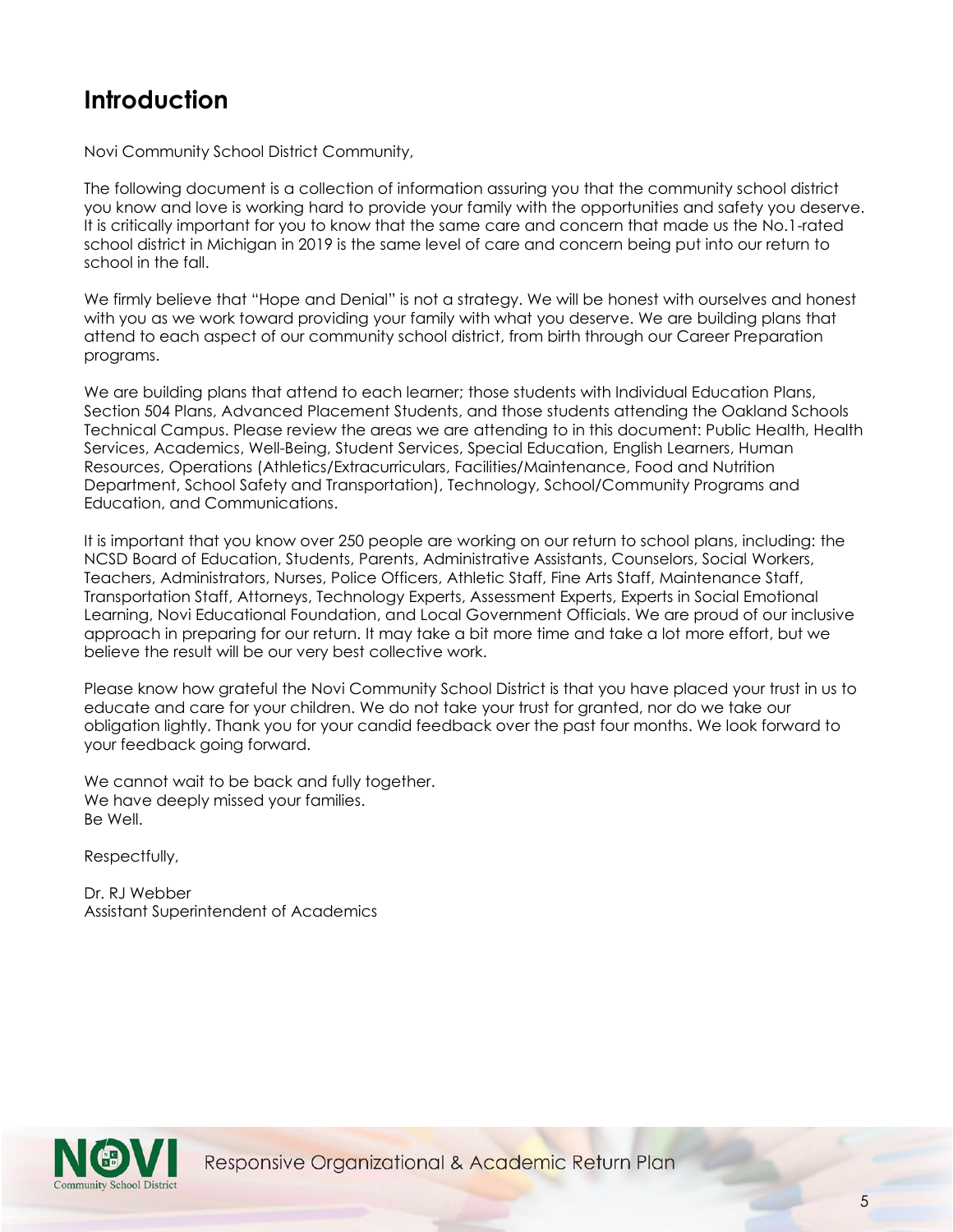## <span id="page-6-0"></span>**NCSD Vision and Guiding Principles**

## RESPONSIVE ORGANIZATIONAL AND ACADEMIC RETURN (ROAR) PLAN

### **Vision for the ROAR Plan:**

Creating a plan that addresses all instructional modalities, blending them and nimbly moving between them as reality dictates, committing to ensure staff and student safety.

#### The Novi Community School District Vision:

Students who are passionate, empowered, and prepared for their world and their future.

#### The Novi Community School District believes in:

- an equity of opportunity,
- · a culture of unity,
- fostering and inspiring a curiosity of learning and a community of well-being, for all stakeholders.

#### The Novi Community School District Guiding Principles for the ROAR Plan:

- . We will continue to take measures to support the safety, health and welfare of our students and staff. • We will continue our commitment to supporting the well-being and mental health of our students and staff.
- . We will continue to engage our community, which includes students, staff, and parents, as we work through the planning process.
- . We will continue to provide high quality services to our students with disabilities, English Learners, and students receiving intervention services.
- . We will continue Professional Development to support our learning plans.
- . We will be flexible in our approach to our teaching and learning framework, giving us the capability to pivot between instructional modalities in response to the public health crisis.



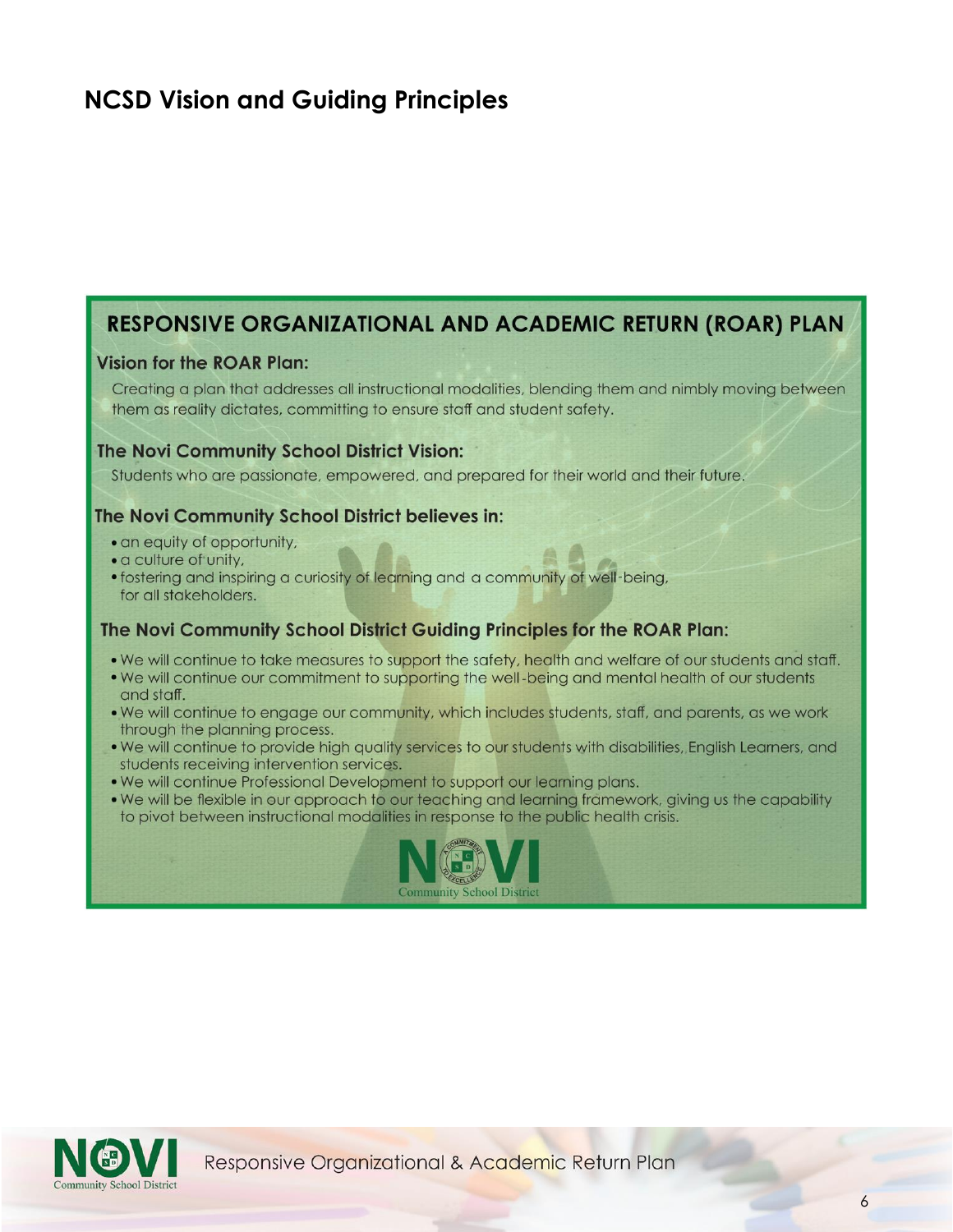## <span id="page-7-0"></span>**Public Health**

## <span id="page-7-1"></span>**Overview**

The Novi Community School District will continue to monitor related guidance from the U.S Centers for Disease Control and Prevention (CDC), the Michigan Department of Health and Human Services, the Oakland County Health Division and the District Nurse. We will be flexible and nimble, planning for factors that may necessitate changes throughout the school year. We will also amend plans based on operational needs. We ask staff, students, parents and community members to help with prevention efforts while participating in any of our programs. In order to minimize the spread of COVID-19, everyone must play their part.

## <span id="page-7-2"></span>**Key Points**

- In order to ensure student safety, we will follow the required elements of the MI Safe Schools: Michigan's 2020-2021 Return to School Roadmap.
- Masks/facial coverings could be required depending on the phase.
- The district will work to create as much social distance as practical within classrooms and common areas.
- Hand sanitizer and disinfectant wipes will be available in all buildings and classrooms.
- For additional details, please refer to the [NCSD Prevention and Response Plan.](https://resources.finalsite.net/images/v1591794792/novik12mius/t1850mzgv6begu4gqgmo/NCSDCOVIDResponsePlan.pdf) This is a living document that will be updated based on the latest recommendations from the CDC, the Michigan Department of Health and Human Services, the Oakland County Health Division and the District Nurse.

### <span id="page-7-3"></span>**References and Resources**

 [NCSD Community FAQ on School Closure Due to COVID-19](https://www.novi.k12.mi.us/community/school-health/community-faq-on-school-closure-due-to-covid-19)  [NCSD Prevention and Response Plan](https://resources.finalsite.net/images/v1591794792/novik12mius/t1850mzgv6begu4gqgmo/NCSDCOVIDResponsePlan.pdf)  [NCSD Website School Health page](https://www.novi.k12.mi.us/community/school-health)  [NCSD Website COVID-19 links and resources](https://www.novi.k12.mi.us/community/school-health/coronavirus-covid-19) 

## <span id="page-7-4"></span>**Health Services**

## <span id="page-7-5"></span>**Overview**

The Novi Community School District will continue to take measures to support the health, safety and welfare of our students and staff. This will be done through collaboration with families, Oakland County Health Division, the District Nurse, school teams and community resources.

## <span id="page-7-6"></span>**Key Points**

- Nursing Services
	- o Health planning/health support/medication requirements
- Each school will identify and designate a quarantine area and a staff person to care for students who become ill at school. Appropriate health care protocols will be followed in caring for these students
- Symptomatic students and staff will utilize a different isolated room in the school building and will utilize social distancing guidelines in such rooms

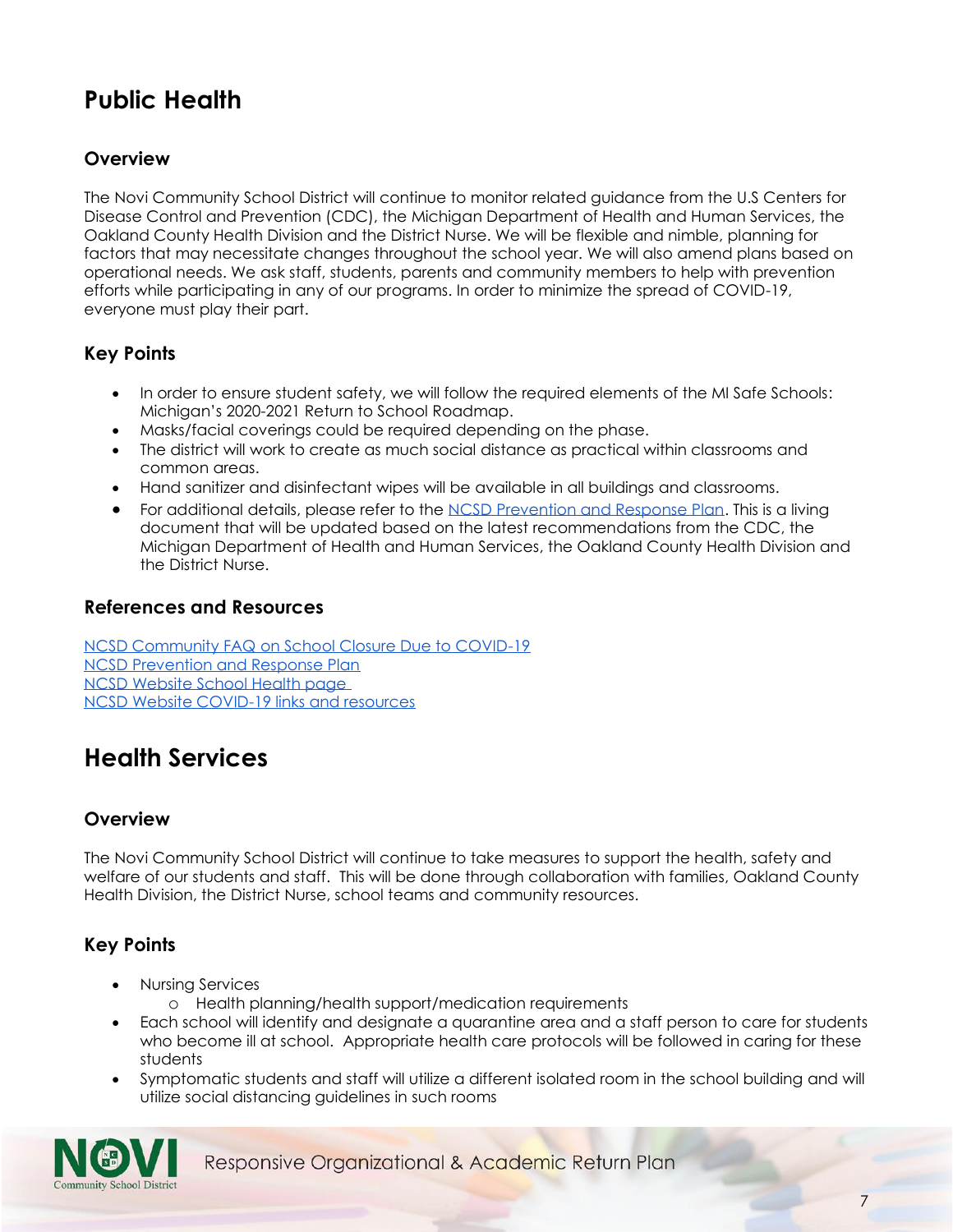• The District Nurse will systematically review all current health plans for accommodating students with special healthcare needs and update their care plans as needed to decrease their risk for exposure to COVID-19

### <span id="page-8-0"></span>**References and Resources**

<span id="page-8-1"></span>[MI Safe Schools: Michigan's 2020](https://lnks.gd/l/eyJhbGciOiJIUzI1NiJ9.eyJidWxsZXRpbl9saW5rX2lkIjoxMDEsInVyaSI6ImJwMjpjbGljayIsImJ1bGxldGluX2lkIjoiMjAyMDA2MzAuMjM3MTYzNTEiLCJ1cmwiOiJodHRwczovL3d3dy5taWNoaWdhbi5nb3YvZG9jdW1lbnRzL3doaXRtZXIvTUlfU2FmZV9TY2hvb2xzX1JvYWRtYXBfRklOQUxfNjk1MzkyXzcucGRmIn0.9JAQh7LPgLyZM2_gkTin0pevs1yraX-B3QSgnMPZAic/s/1146285300/br/80499291799-l)-21 Return to School Roadmap

## **Academics**

### <span id="page-8-2"></span>**Overview**

The District's response to the pandemic began on March 13. Since that time, there have been three distinct phases of our planning. NCSD's return to school plan is detailed below in Phase 3.

#### <span id="page-8-3"></span> **Phase 1: March 13th - June 12th**

 14, 2020) time frame. The NCSD Content Area Leader (CAL) model has been the primary driver of On March 13, 2020, the district initiated a task force made up of Content Area Leaders, guided by the NCSD Office of Academics Administrators, to plan for the initial school building closure (March 18-April curriculum construction and implementation over the past decade. The CAL model empowers approximately 35 K-12 teachers to lead the curriculum efforts of the district. It is this model that created a fully aligned curriculum, a curriculum that emphasizes common learning experiences for over 6,500 learners. This teacher-led model afforded opportunities for our students after the initial school closure. Our interim goal was to provide at-home learning opportunities that reinforced previous instruction on topics covered in school prior to the initial state mandated building closure. No new instruction or assessments were to be given during this time period.

In that time, optional learning tasks were shared out by teachers on Wednesdays to students and families. Teachers checked in with their classes through the learning platforms, listed below, once a week. Parents were directed to reach out to teachers or building administrators if their child was having difficulty accessing the optional online learning activities. These were supplemental activities designed to be completed, if desired, and they were not graded or assessed.

Beginning on April 12, 2020, under the guidelines set forth in Executive Order 2020-35, the Novi Community School District built upon its existing framework of providing students with Opportunities for Weekly Learning. This second phase moved into the area of new instruction, with teachers focusing on the most important areas left to be covered in the 2019-2020 school year. These Opportunities for Weekly Learning were still ungraded, but students were provided with formative feedback on work submitted. The goal for this new phase was to provide instruction on the most important subjects yet to be covered and mitigate as much knowledge loss as possible. The district will spend many hours in the fall of the 2020-2021 school year working to remediate students and filling in the gap that will have arisen from this disruption in school.

 available. Students without internet access had access to instructional materials through a weekly The primary method for delivery of instruction was online, utilizing platforms such as Seesaw, Schoology, and Zoom. For students who had internet access, but did not have a device, devices were made instructional packet. All students had access to grade level/course textbooks, as needed, to complete their work.

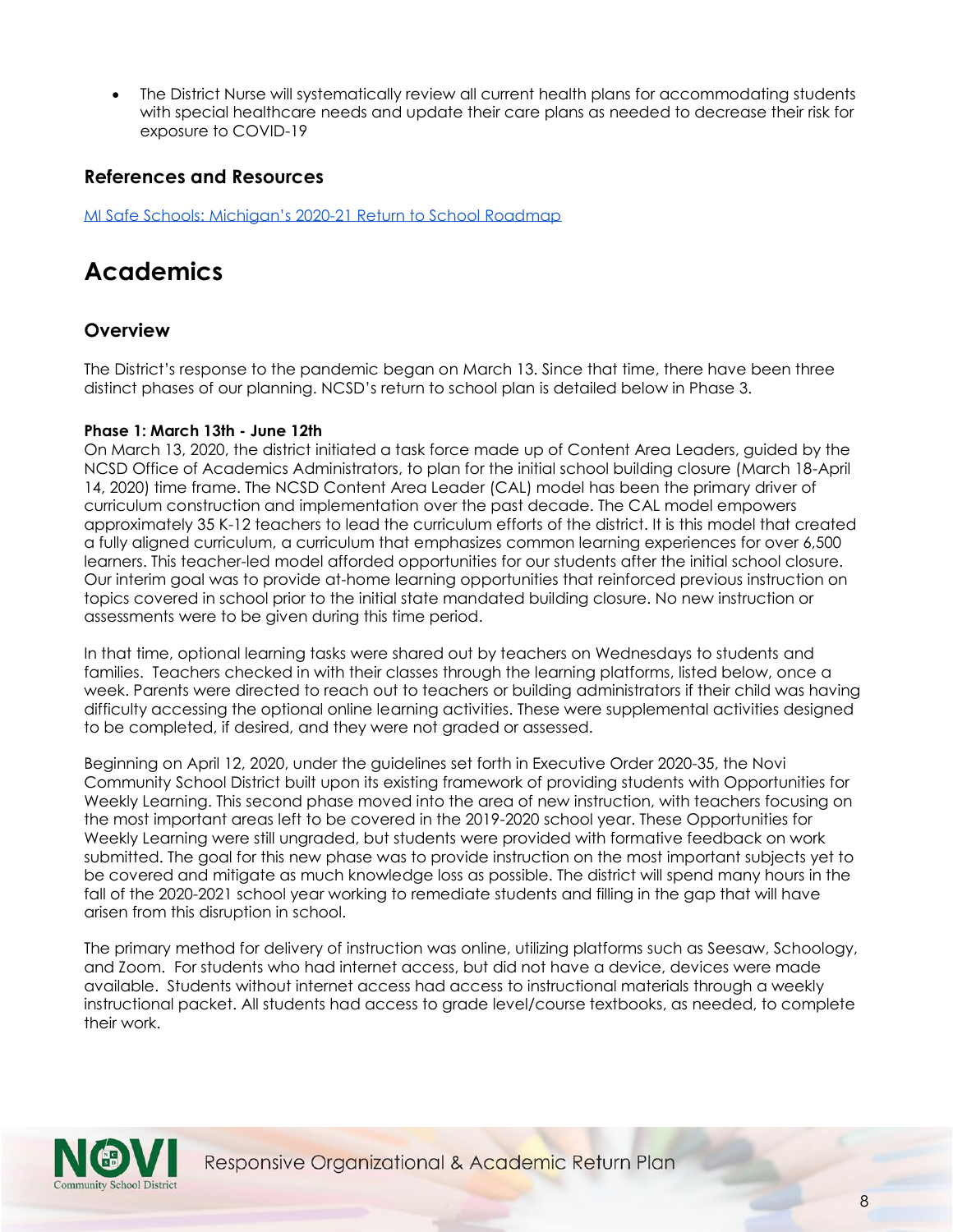#### <span id="page-9-0"></span> **Phase 2: Mid-June - Late August**

 creating a plan that addresses all modalities, blending them and nimbly moving between them as In keeping with NCSD's vision statement, our staff has been working diligently to live into our vision of reality dictates, committing to ensure staff and student safety.

NCSD leveraged Content Area Leaders to bring together collaborative teams to reflect on the successes and challenges our staff and students experienced during our first phase of online learning. The CALs recruited staff from various departments and buildings in the district to join their collaborative teams, and began to reflect on the online instruction they provided students focusing on their subject area of instruction. Together, the collaborative teams completed a reflection template that was shared with the Office of Academics.

The Office of Academics is using the feedback received from the collaborative teams to hone virtual instruction for the upcoming school year. We are planning for in-person learning, plus online learning for individuals who elect a virtual experience. Once the guidelines are established, the Office of Academics will share them with the collaborative teams, and they will begin planning for instruction delivery.

During this time, the NCSD administrative team has also met regularly and collaborated to develop an initial plan to return students and staff to school for in-person learning safely. The team developed several scenarios in accordance with the CDC's published guidelines, and will be using the Governor's task force guidelines to further develop our reopening plan.

#### <span id="page-9-1"></span> **Phase 3: School Begins**

 Following the guidance from the MI Safe Schools: Michigan's 2020-21 Return to School Roadmap and working in conjunction with the Oakland County Health Department, the Novi Community School District will provide **two instructional modalities**: traditional in-person instruction or a completely virtual option in which students will receive all instruction online taught by Novi teachers.

NCSD will provide a robust curriculum in the 2020-2021 school year. Students will begin the year by completing a universal screener (i-Ready at the K-6 grade levels; NWEA at the 7-10 grade levels) to assess prior learning and determine possible learning gaps that need to be addressed during the school year. As the year continues, teachers will continue to assess students' learning and growth using formative and summative assessments throughout the school year.

NCSD will be providing grades and report marks for all students, whether they are in-person on in virtual learning. Students can expect to partake in graded assessments and assignments. Students in grades K-6 will receive marks and report cards for all three trimesters this year. Students in grades 7-12 will receive grades and report cards throughout the year as well.

We will follow all policy and guidance from the Michigan Department of Education in regards to attendance, grades, and report cards for both traditional in-person and virtual learning.

### <span id="page-9-2"></span>**References and Resources**

[Atlas Rubicon](https://www.novi.k12.mi.us/academics/atlascurriculum-information)  [NCSD Curriculum and Instruction](https://www.novi.k12.mi.us/academics/curriculuminstructionassessment)  [MI Academic Standards](https://www.michigan.gov/mde/0,4615,7-140-28753---,00.html) 

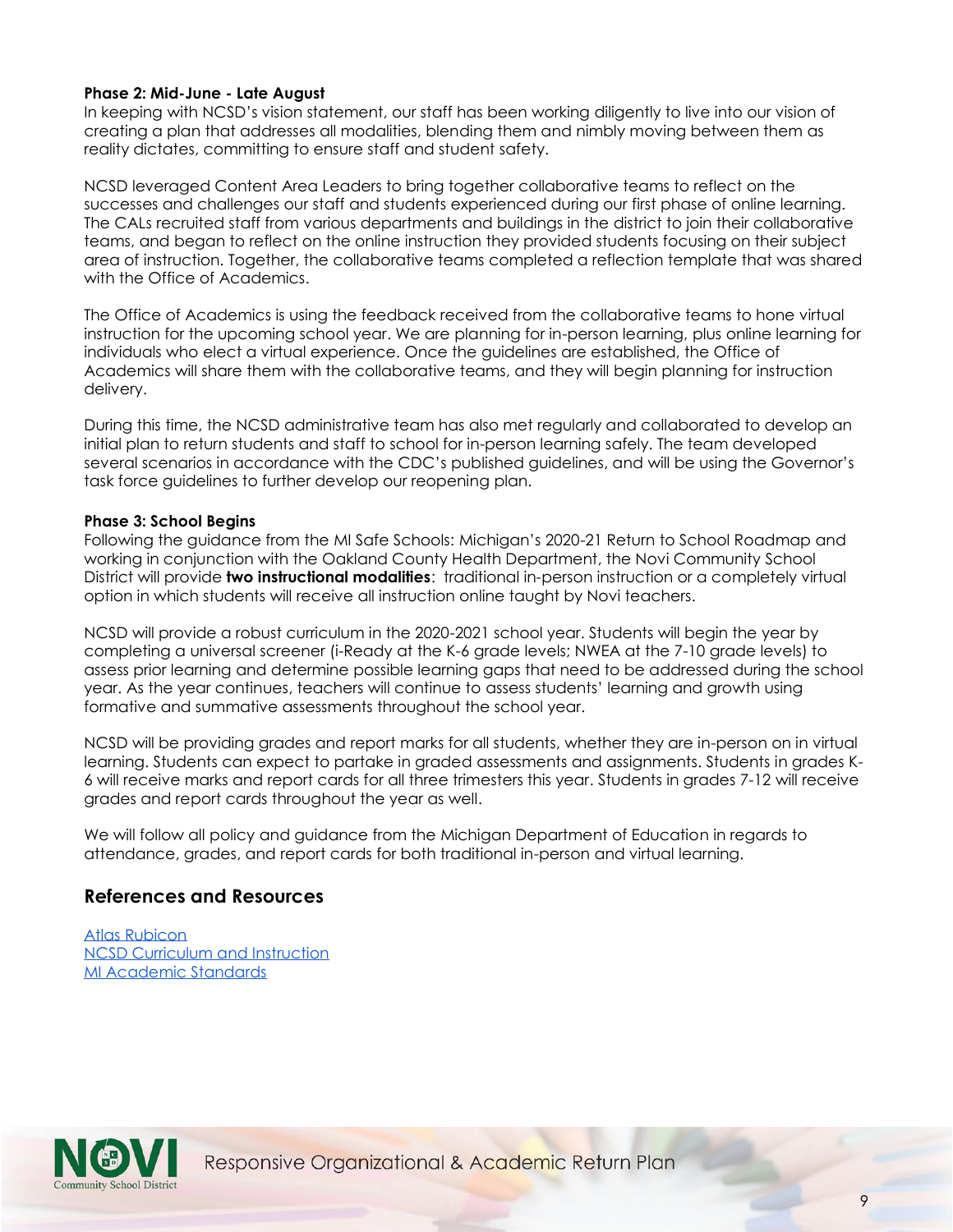## <span id="page-10-0"></span>**Well-Being**

## <span id="page-10-1"></span>**Overview**

The Novi Community School District will have a robust approach to attending to the well-being of students and staff. As educators, we know that relationships are key to learning and developing our school community is vital. We will have a focus on Social-Emotional Learning as we return to school and will continue this work throughout the year. Teachers and certified mental health professionals will build upon structures and evidence-based practices that have been an instrumental component of education in Novi. We will continue with more intentionality to issues that are relevant to our current health, social and educational climate. Some of the structures we will be building upon are Restorative Practices, Leader in Me, Positive Behavioral Intervention Supports, Second Step, Playworks and Trauma-Informed Approaches. We will also implement new supports as needed.

 to school and throughout the year. We will continue to use the Employee Assistance Program (EAP) as We recognize some students will require more intensive support. We will use our Multi-Tiered System of Support to provide support that is varied and appropriate to the needs of our students. We also recognize the needs of our staff. We will attend to their emotional and instructional needs as we return an opportunity for support for our staff and their families.

### <span id="page-10-2"></span>**Key Points**

- Proactive approach to focus on the well-being of students and staff
- Provide time and space for staff and students to intentionally focus on building relationships and foster a strong classroom community of learners
- Leverage structures and practices already in place while adding new strategies to support the needs of students across each level
- Utilize our Multi-Tiered System of Supports to provide interventions in varying degrees of intensity to attend to the needs of each student

### <span id="page-10-3"></span>**References and Resources**

We have a number of [Community Resources](https://www.novi.k12.mi.us/academics/continuity-of-learning) that we partner with and resources for families to connect with as needed.

**Playworks** [Restorative Practices](https://www.iirp.edu/restorative-practices/what-is-restorative-practices)  [Multi-Tiered System of Supports](https://www.michigan.gov/mde/0,4615,7-140-28753_65803_86454---,00.html)  [Leader In Me](https://www.leaderinme.org/what-is-leader-in-me/)  [Social-Emotional Learning](https://casel.org/what-is-sel/)  [Positive Behavior Interventions and Supports](https://www.pbis.org/)  [Second Step](https://www.secondstep.org/what-is-second-step) 

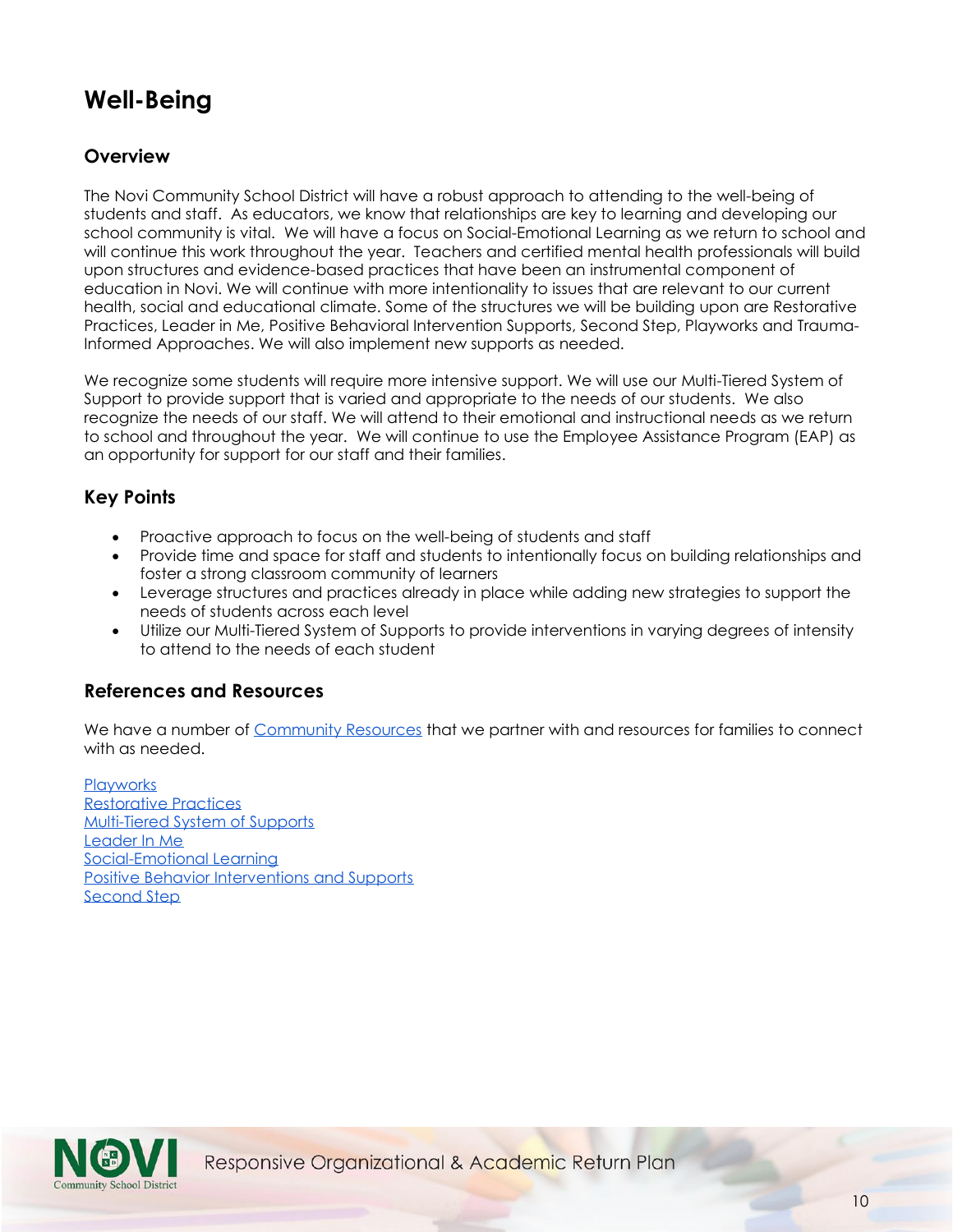## <span id="page-11-0"></span>**Student Services**

## <span id="page-11-1"></span>**Overview**

#### <span id="page-11-2"></span>**In-Person Learning**

The Student Services Department will follow all district and federal Section 504 policies and procedures for compliance under Section 504. This includes:

- Adhering to child find requirements, evaluations, eligibility, and providing accommodations, aids and related services to students who are eligible under Section 504.
- Following required social distancing protocols during evaluations and when providing accommodations, aids, and related services.

#### <span id="page-11-3"></span>**Virtual Learning**

The Student Services Department will:

- Support students with Section 504 Accommodation Plans
- Demonstrate good faith effort to provide accommodations and related services to students with 504 Plans
- Provide services in the areas of: Social Worker, Occupational Therapy, Physical Therapy, Speech and Language Services, and Oakland Schools Consultant support, as stated on student's 504 plans.
- NCSD will provide these supports using several methods, which may include Zoom, Google Meets, or Televate Platform
- Will work to ensure accessibility, including accommodations to their general education learning, as well as individual student needs
- Provide a Notice document to families in the event we cannot provide services on the 504 plan

#### <span id="page-11-4"></span> **Child Find and Evaluation**

NCSD will continue to identify, locate, and evaluate students suspected of having a qualifying disability under Section 504. NCSD will conduct evaluations virtually and in-person, while adhering to public health guidelines for the safety of students and staff.

- In-person learning: All federal and district policies and procedures will be adhered to in order to meet compliance under Section 504
- accommodations, aids, and services so students identified under Section 504 can access • Virtual learning: Individual needs will be reviewed to determine how to best support and provide curriculum and instruction

## <span id="page-11-5"></span>**Special Education**

## <span id="page-11-6"></span>**Overview**

The [NCSD Special Education Department](https://www.novi.k12.mi.us/academics/special-education) is dedicated to providing free appropriate public education (FAPE) opportunities for students with disabilities and will align with Oakland County Health Division recommendations. Our special education staff will continue working with families to collaboratively identify the most essential services for each student that can be provided, both directly and indirectly, in virtual or in-person learning environments. Student plans will be adjusted, as needed, in coordination with families. We recognize that each student will have an individual plan based on the learning model selected by the district.

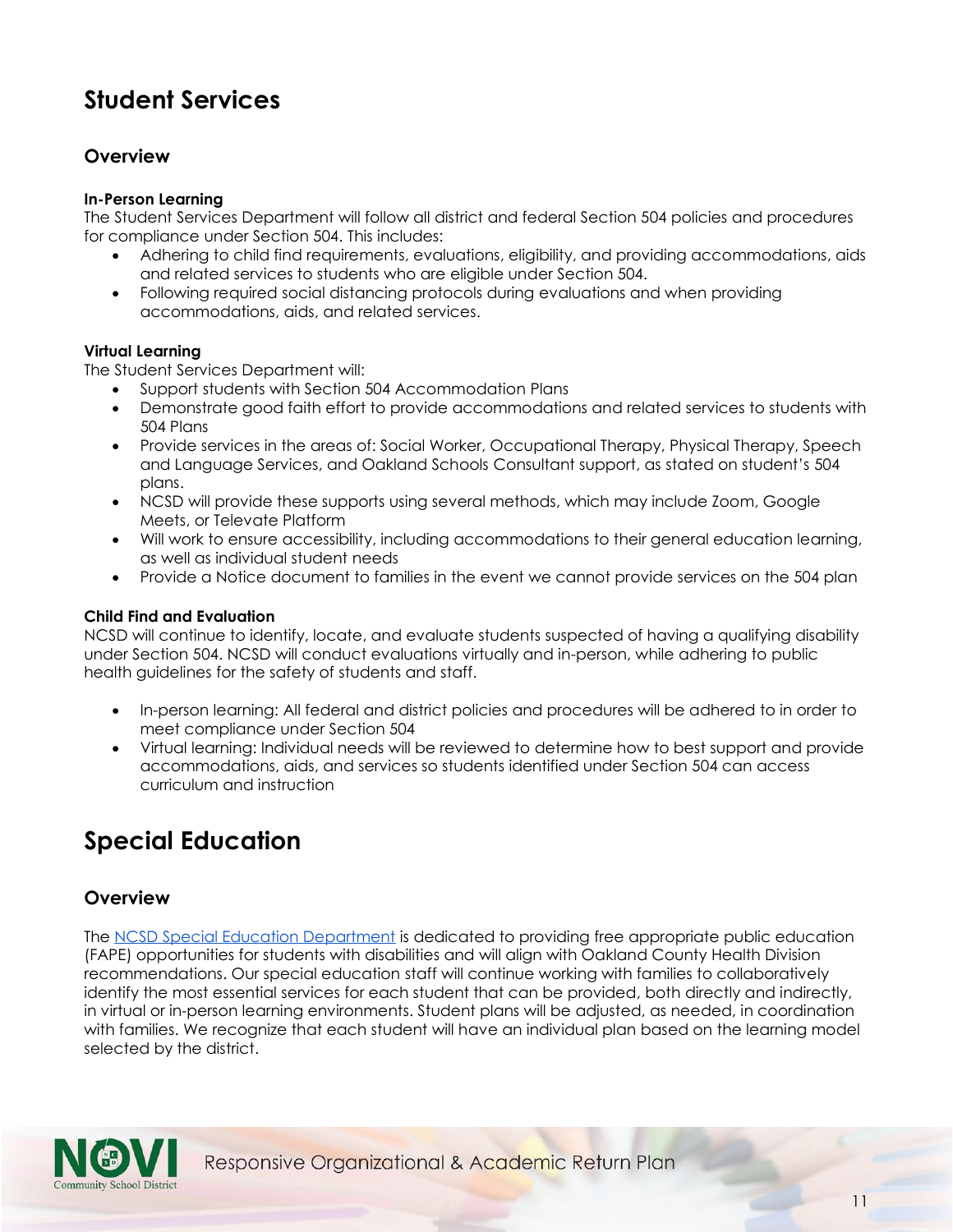NCSD will continue to support our students with IFSPs and IEPs in the following programs:

- Birth to 3/Early On
- Early Childhood/Pre-K Special Education Programs & Services
- K-12
- Novi Adult Transition Center (NATC)
- Career Prep
- Catholic Central (Non-Public Service Plans)
- Novi students who attend Center-Based Programs in Oakland County

#### <span id="page-12-0"></span> **In-Person and Virtual Learning**

The Special Education Department will follow MARSE and IDEA policies and procedures for students with disabilities. This includes following child find requirements, evaluations, eligibility, and providing accommodations, aids and related services to students who are eligible under MARSE criteria for disabilities. The District will adhere to health guidelines during evaluations and when providing accommodations, aids, and related services.

#### <span id="page-12-1"></span> **Child Find and Evaluation**

NCSD will continue to identify, locate, and evaluate students suspected of having a disability and needing special education and related services. At the same time, NCSD will be mindful that students have had changes to their typical learning environment when initiating the referral process. Some evaluation procedures can be completed in virtual learning situations and other evaluations require inperson contact with students or observations of students in school settings. NCSD will conduct evaluations virtually and in-person, while adhering to public health guidelines for the safety of students and staff.

#### <span id="page-12-2"></span> **Individualized Education Program (IEP) Meetings**

 education process. We will continue to conduct virtual IEP meetings. NCSD is committed to providing families an opportunity to have meaningful participation in the special

## <span id="page-12-3"></span>**English Learners**

### <span id="page-12-4"></span>**Overview**

 The English Language Development (ELD) program will continue living into the vision of providing every English Learner access to equitable, high-quality content and language instruction, delivering an impactful and inclusive educational experience. The ELD program will continue to support English Learners, whether in-person or virtually, focusing on the four components of language development: Speaking, Listening, Reading, and Writing. The ELD team will follow the district plans for in-person or virtual learning. The ELD program will continue to follow best practices and guidance provided by the Michigan Department of Education.

## <span id="page-12-5"></span>**Key Points**

- During in-person instruction,
	- o English Language Development Teachers will continue teaching language development along with teaching core content
	- o English Learners will continue to be identified for appropriate levels of English Development support based on multiple data points, such as the latest WIDA ACCESS 2.0 For ELLs proficiency scores

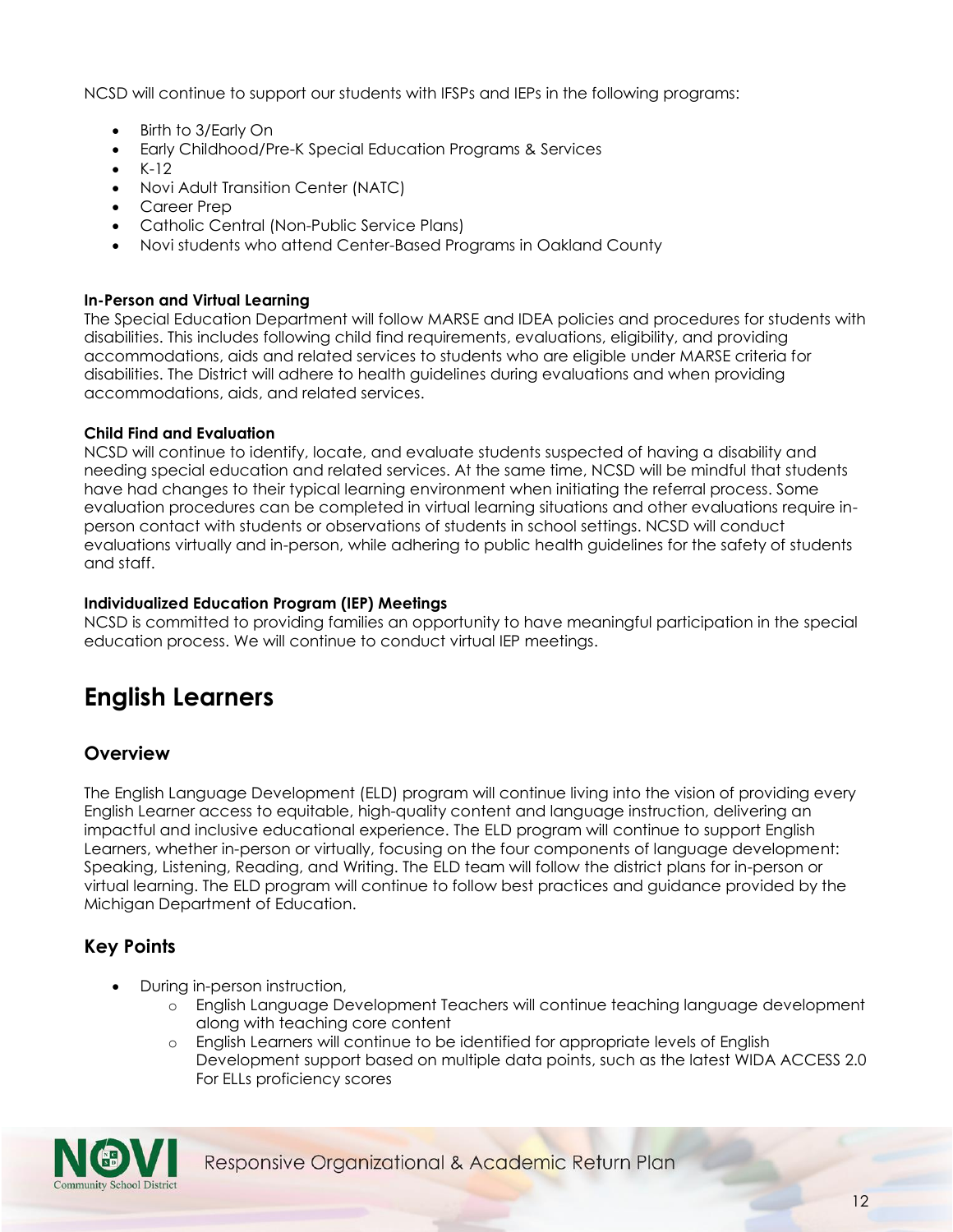- o English Language Development intervention will continue to provide intensive languagebased instruction to English Learners who are struggling with language development
- o English Language Development teachers will begin the year by collecting further proficiency data to ensure they are able to meet students' needs using the WIDA Model assessment, and other local assessments such as i-Ready
- During virtual instruction,
	- o English Language Development teachers will also continue to teach language and content, with further emphasis on developing oral language skills
	- o The English Language Development program will continue to provide English Language Development intervention to select students who are identified as in need of additional support to further develop their language skills
	- English Language Development teachers will continue to collaborate with core teachers and the special education team to support English Learners in their classes, whether virtually or in person

### <span id="page-13-0"></span>**References and Resources**

[NCSD English Language Program](https://www.novi.k12.mi.us/academics/english-language-program-esl)  What is WIDA ACCESS 2.0 For ELLs? [WIDA: The English Language Development Standards](https://wida.wisc.edu/sites/default/files/resource/2012-ELD-Standards.pdf) 

## <span id="page-13-1"></span>**Human Resources**

### <span id="page-13-2"></span>**Overview**

 working in the virtual model will report to a District location each day. The Novi Community School District will ensure that both in-person and virtual instructional models will be completely staffed with Novi teachers and administrators. Teachers and administrators will follow a typical work schedule that is closely aligned to the traditional school day. Teachers and administrators

## <span id="page-13-3"></span>**Operations**

## <span id="page-13-4"></span>**Overview**

The Novi Community School District will be flexible in providing safe environments to meet the needs of its students for access to district facilities and services. Operations and support groups include the following:

- 1. Athletics/Curricular and Extracurricular Activities
- 2. Facilities/Maintenance
- 3. Food & Nutrition Department
- 4. School Safety
- 5. Transportation

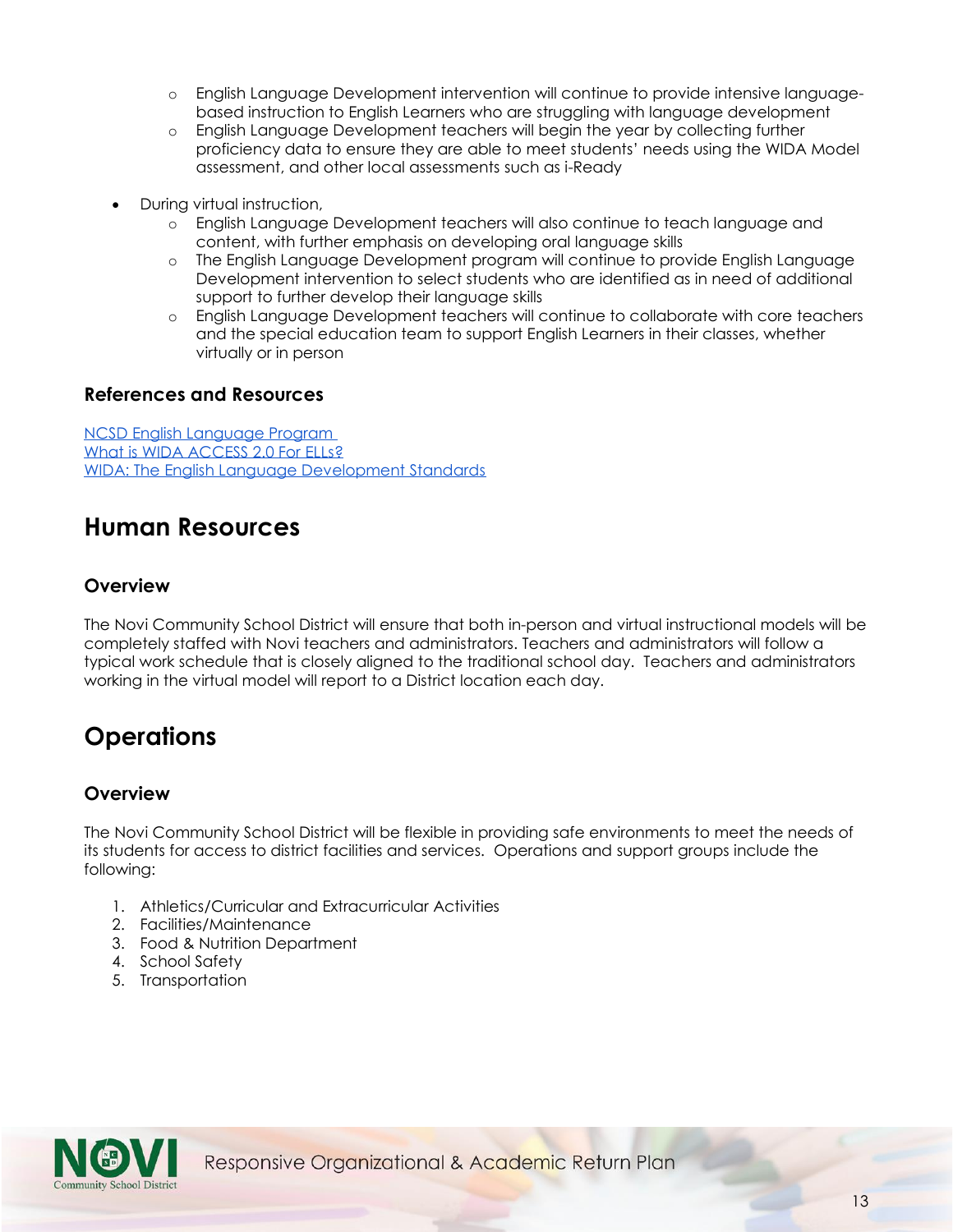## <span id="page-14-0"></span>**Key Points**

#### <span id="page-14-1"></span> **Athletics/Curricular and Extracurricular Activities**

 Sports Medicine Advisory Committees, in addition to the reopening plans provided by the state of NCSD will continue promoting and supporting student participation in athletics, curricular and extracurricular activities, to the extent permitted. NCSD will follow guidance from the Michigan High School Athletic Association (MHSAA), National Federation of State High School Associations' (NFHS) Michigan, the federal government and recommendations by the CDC. The governing bodies for specific sports, as well as the U.S. Olympic and Paralympic Committee will also be consulted.

#### <span id="page-14-2"></span>**Facilities/Maintenance**

In order to ensure student safety, we will follow the required elements of the MI Safe Schools Roadmap. The Maintenance department will provide necessary student accommodations to support educational learning and will continue to oversee and work with building and athletic facilities, construction management, interior and exterior sites, and custodial services. Regardless of the learning environment, the maintenance department will:

- Maintain and sanitize bottle filler locations within buildings. In lieu of using a common source of drinking water, staff and students should use individual water bottles.
- • Continually assess the necessary materials and supply chain for cleaning, disinfection and PPE supplies per the CDC and Oakland County Health Department guidelines
- Continue deep cleaning all district buildings over the summer and clean and maintain facilities for in-person school operations
- Coordinate with Local Emergency Management Programs for support with procurement of cleaning and disinfection supplies
- issued by OSHA and/or the CDC • Alert custodial and infection control staff of any changes in recommended cleaning guidelines
- Oversee work on bond projects and ensure that contractors are following all recommended safety and health protocols
- Manage site repairs, renovations and reconstruction projects
- Ensure ventilation systems operate properly and increase circulation of outdoor air as much as possible inside the buildings to maximize circulation of outdoor air conditioning
- Create, distribute and post hygiene and traffic-flow visual controls

#### <span id="page-14-3"></span> **Food & Nutrition Department**

NCSD will continue to provide breakfast and lunch for all students. Multiple service models have been developed to accommodate a range of social distancing requirements.

- Service models include eating in classrooms, distanced cafeteria, or "grab and go", should closure be required again
- Mobile preordering will be required for grades 7-12; K-6 will preorder in their classrooms each morning for eating in the classroom
- ID badges will be used for all students at point of sale to minimize touch points
- All meals will be served meeting USDA and MDE guidelines and requirements
- All service staff will follow health department health and safety protocols
- • Meals will be served in accordance with CDC and Oakland County Health Department guidelines

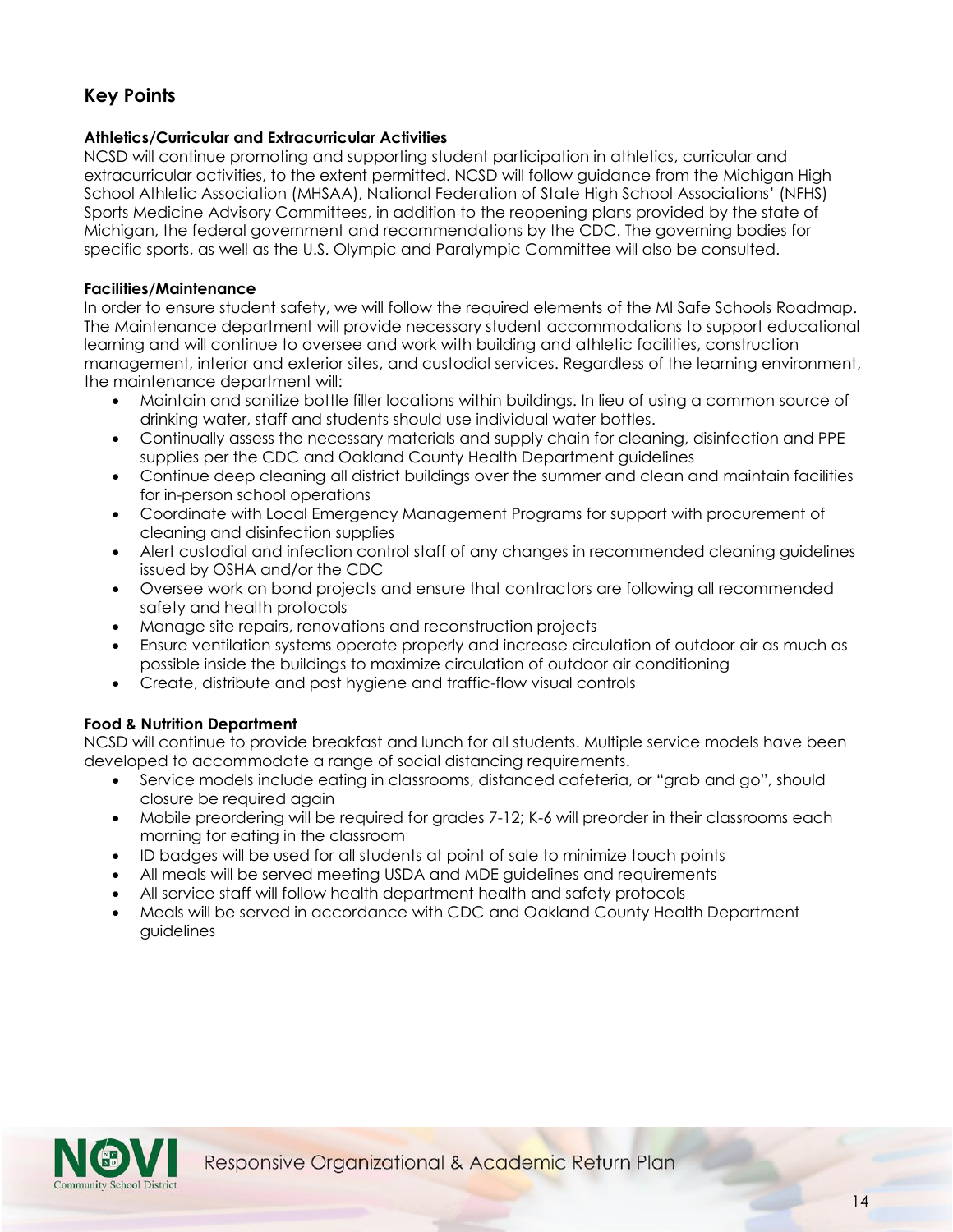#### <span id="page-15-0"></span>**School Safety**

NCSD, in partnership with our school resource officers, administrators and staff, will continue providing coverage of all sites to ensure safe environments for students, staff and community members. NCSD will take steps to:

- Ensure that safety and security remain a top priority with regard to our students, staff, faculty and guests
- Continue to place an emphasis on the security of our entire school community, relative to District policies and protocols already established
- Continue our commitment to providing secure/monitored building entrances during the entirety of each school day
- Remain faithful to the District's overall Emergency Operation Plan, which is based upon guidance from state and federal authorities in best practices for school safety and threat preparedness
- Commit to being agile in accommodating public health recommendations, while maintaining appropriate attention to prior training, crisis preparedness, threat assessment, and violence/crisis mitigation practices, as established
- Expect the cooperation of our students, staff, faculty, and guests in maintaining a high standard of safety and security within all District facilities
- Maintain a strong partnership with local public safety and emergency management resources

#### <span id="page-15-1"></span>**Transportation**

NCSD plans to provide safe and timely transportation services for eligible riders. In order to ensure student safety, we will follow the required elements of the MI Safe Schools Roadmap.

- Capacities of the transportation service will follow public health guidelines:
	- o disinfecting protocols following student pick up and drop offs
	- o masks/facial coverings could be required depending on the phase.
- Scheduling dependent on ridership and capacities

### <span id="page-15-2"></span>**References and Resources**

[FinalForms Athletic Department guidance checklist](https://cdn2.hubspot.net/hubfs/2800474/FinalForms_AD_Reopening_Checklist.pdf)  [Michigan High School Athletic Association](http://www.mhsaa.com/)  [Michigan Interscholastic Athletic Administrators Association](http://www.miaaa.com/) 

## <span id="page-15-3"></span>**Technology**

### <span id="page-15-4"></span>**Overview**

 to navigate through learning whether in-person or in a virtual environment. The Novi Community School District will provide appropriate technology for students so they will be able

 On June 18, 2020, the NCSD Board of Education unanimously approved the use of 2014 bond money to purchase laptops for all NCSD educators. The technology will ensure that our teachers and administrators will be able to meet the needs of our students either in-person or in a virtual environment.

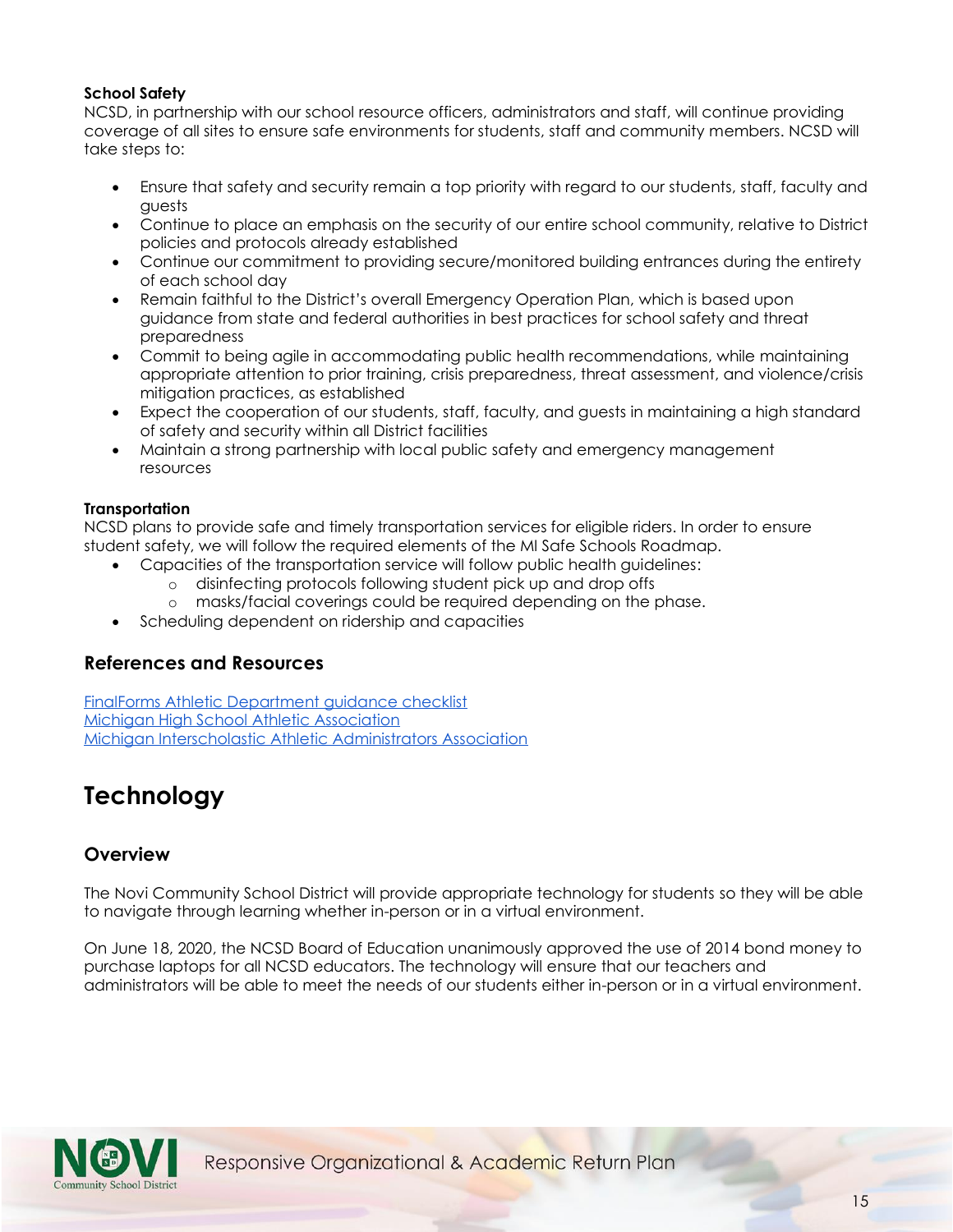## <span id="page-16-0"></span>**Key Points**

- Each instructional staff member will be provided with a convertible 2:1 laptop with digital inking capabilities. During phase one, staff will retain existing desktop computers through the 2020-2021 school year. During the summer of 2021, the plan is to implement the laptop as the teacher workstation in the classroom.
- Each administrative staff member will be provided with a convertible 2:1 package (same as educators) to replace their existing desktop computers. The package consists of the laptop, two monitors, a docking station, and a wireless keyboard and mouse. The existing desktop, purchased in 2015, will be reimaged to be reprovisioned for the remainder of the usable life expectancy.
- Students in grades Pre-Kindergarten through Grade 1 will utilize existing iPads to support student learning. Instructional staff assigned to these grades will be assigned an iPad such that they can better support student learning goals.
- Students and staff will continue to have access to the [Oakland Schools Service Desk](https://servicedesk.oakland.k12.mi.us/) (248-209- 2060 for any technology-based issues that may arise.

## <span id="page-16-1"></span>**School/Community Programs and Education**

### <span id="page-16-2"></span>**Overview**

Many community members rely on the Novi Community Education's C.A.R.E. program, Early Childhood Education Center, Career Prep High School, and Adult Education program. These initiatives create opportunities and resources for students and families in the community. Health and safety protocols that follow CDC guidelines and the Novi Community School District Prevention and Response Plan will be utilized for all programs.

## <span id="page-16-3"></span>**Key Points**

- The C.A.R.E. program supervises children while their parents are at work. C.A.R.E. is ready to serve families in the Novi Community School District. Determination of locations and availability will be made based on public health and LARA guidelines. These guidelines will include the potential of limited capacity of school buildings, reduced ratios, and the need to clean and disinfect spaces before and after sessions. Communication to families regarding availability will be provided early August
- • The NCSD Central Registration team can assist families enrolling in the Novi Community School District. Central Enrollment for the 2020-2021 school year will be done online. Please visit NCSD's Central Enrollment website for enrollment information. The Central Enrollment team will process all paperwork and communicate with all necessary district personnel (building secretaries, administrators, and counselors)
- The Early Childhood Education Center (ECEC) will be offering Preschool classes for the 2020-21 school year. The program format may change based on licensing and CDC guidelines
- Determination of NCSD Career Prep High School and Adult Education program locations and availability will be made based on public health guidelines. These guidelines will include the potential of limited capacity of school buildings, reduced ratios, and the need to clean and disinfect spaces before and after sessions
- NCSD will be offering our alternative high school program, Career Prep High School, for the 2020- 2021 school year. The program format may change based on CDC guidelines
- NCSD will be offering Adult English as a Second Language classes for the 2020-2021 school year. The program format may change based on CDC guidelines

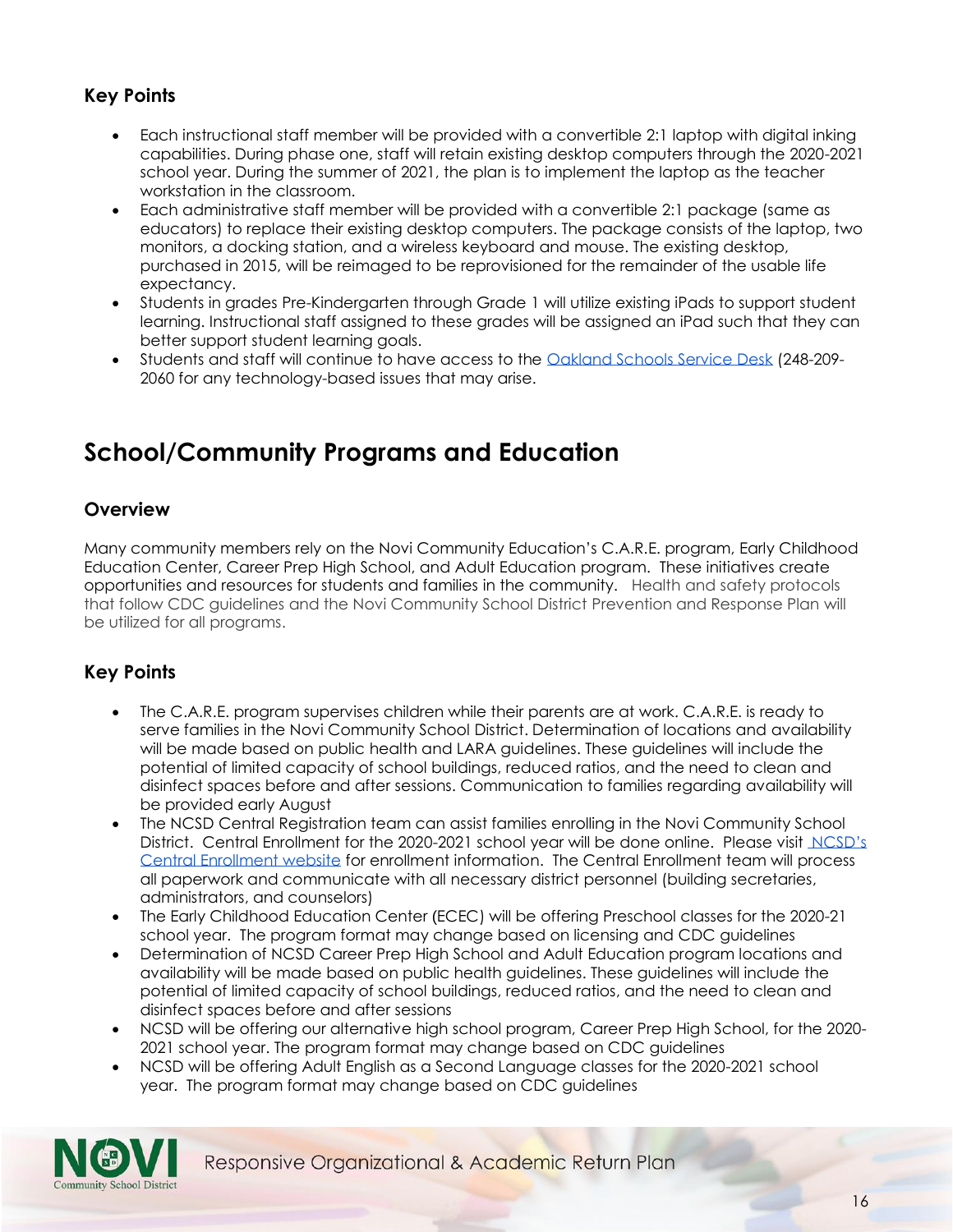- NCSD will be offering a GED program for the 2020-2021 school year. The program format may change based on CDC guidelines
- NCSD will be providing Shared Time programming to our parochial partners for the 2020-2021 school year. The program format may change based on CDC guidelines
- NCSD is scheduled to provide Test Out opportunities on August 5, if possible, based on CDC guidelines.

### <span id="page-17-0"></span>**References and Resources**

[Centers for Disease Control COVID-19 information](https://www.cdc.gov/coronavirus/2019-ncov/index.html/)  [Michigan.gov LARA](https://www.michigan.gov/lara/0,4601,7-154-89334_63294_5529---,00.html)  [Michigan.gov Reopening Checklist](https://www.michigan.gov/documents/lara/Reopening_Checklist_692632_7.pdf)  [NCSD Website Enrollment information](https://www.novi.k12.mi.us/why-novi/enrollment) 

## <span id="page-17-1"></span>**Communications**

## <span id="page-17-2"></span>**Overview**

NCSD is committed to engaging and inspiring our community. We will continue to inform our students, families, staff and community.

We will relay critical and necessary information to all audiences, support crisis situations, lead community relations and family engagement, respond to media inquiries, and continue to tell our story. We will remain agile, creative, flexible and responsive, anticipating an increased complexity to communication efforts during the 2020-2021 school year. Additional communications may be triggered by potential fluctuations in the status of school buildings (open or closed in response to virus outbreaks), changing health advisories, national or local government actions, and multi-layered crisis situations. We may need to increase real-time communication at the school level for students and families. The importance of timely communications to all stakeholders cannot be overstated. We understand that to serve the information needs of the entire community, NCSD will utilize the website or ELD newsletters for a variety of real-time multilingual delivery mechanisms for critical information. District families receive (or have access through online translation mechanisms) information in their chosen language(s) as every other family in the district.

## <span id="page-17-3"></span>**Key Points**

### <span id="page-17-4"></span>**External Communications**

External communication will be responsive. Major announcements and day-to-day messaging for the community (families, students, employees, community members, media, elected officials, and others) may be utilized in a variety of ways, including emails, newsletters, phone and/or text messaging, the NCSD website, media coverage, social media, and video.

Here are highlights of key communication tools to support the Responsive Organizational & Academic Return (ROAR) Plan:

- A new public-facing page on our website will include information about the ROAR Plan. NCSD will communicate more information before the start of the school year about the in-person and virtual learning options, implementation of plans, and supports for families and students. Content will likely include topics such as school schedules, curriculum resources, student expectations, tech support, meal distribution, mental health resources, special education, FAQs, and community resources.
- throughout the mandatory building closure due to the pandemic. • Communications from the Superintendent will be emailed to parents/guardians when necessary. The Superintendent provided almost daily communication via SchoolMessenger